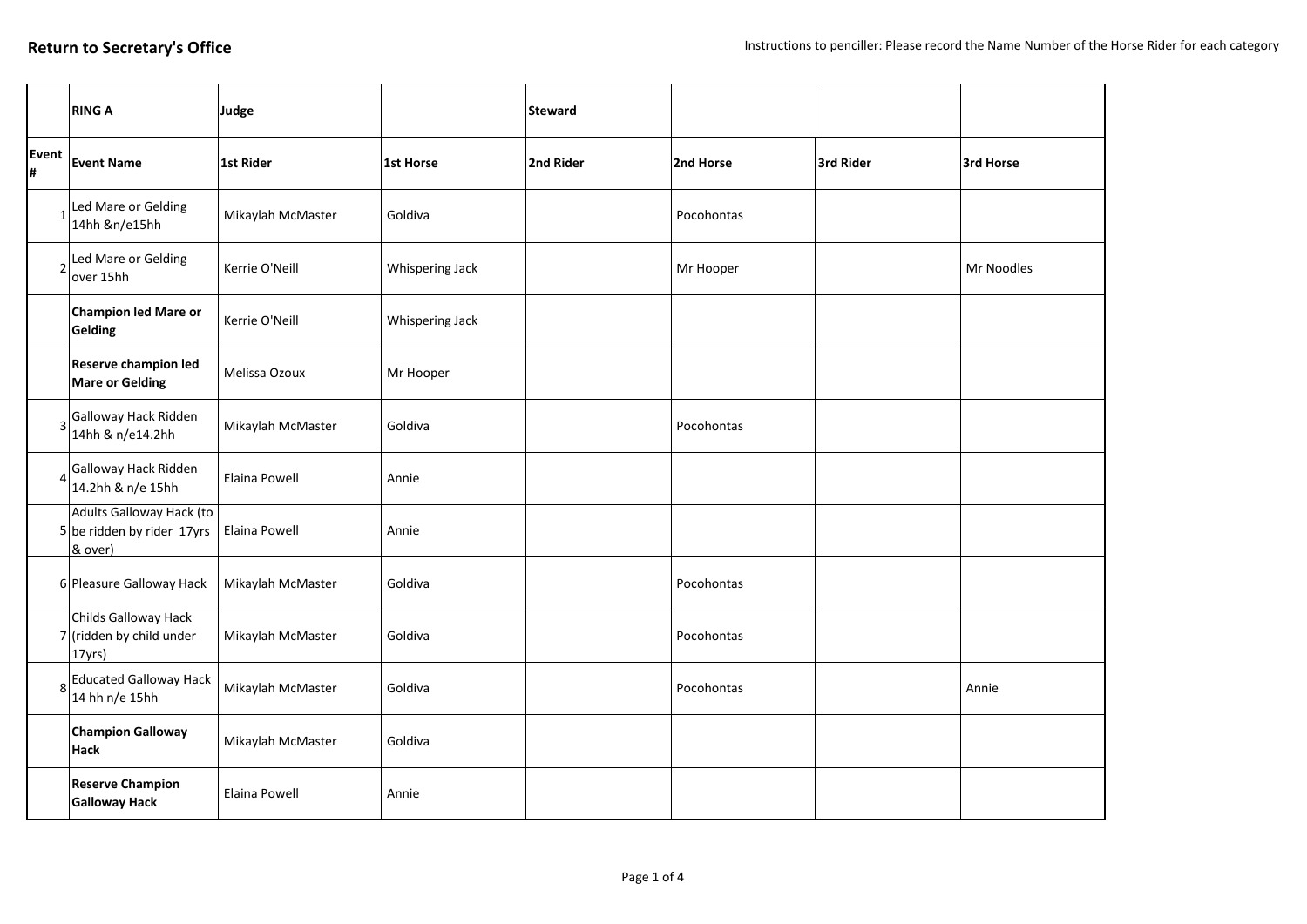|             | <b>RING A</b>                                                               | Judge                      |                          | <b>Steward</b>    |                   |           |           |
|-------------|-----------------------------------------------------------------------------|----------------------------|--------------------------|-------------------|-------------------|-----------|-----------|
| Event<br> # | <b>Event Name</b>                                                           | 1st Rider                  | 1st Horse                | 2nd Rider         | 2nd Horse         | 3rd Rider | 3rd Horse |
|             | <b>Show Hunter Galloway</b><br>(over 14hh n/e 15hh)                         |                            |                          |                   |                   |           |           |
|             | g <sup>Show</sup> Hunter Galloway<br>14hh n/e 14.2hh                        | Ashlyn Stutsel             | Winston                  |                   | No horse listed   |           |           |
| 10          | Show Hunter Galloway<br>14.2hh n/e 15hh                                     | <b>Bella Donn</b>          | Destiny                  |                   |                   |           |           |
|             | Childs Show Hunter<br>11 Galloway (ridden by rider Bella Donn<br>U17 years) |                            | Destiny                  |                   | Winston           |           |           |
|             | <b>Adults Show Hunter</b><br>12 Galloway (17 years and<br>over)             | No rider lister            | No horse listed          |                   |                   |           |           |
|             | <b>Champion Show Hunter</b><br>Galloway                                     | Ashlyn Stutsel             | Winston                  | <b>Bella Donn</b> | Destiny           |           |           |
| 13          | Show Hunter Hack over<br>15hh n/e 15.2hh                                    | Molly Michell-Smith        | No horse listed          |                   | Hoss              |           |           |
| 14          | Show Hunter Hack<br>15.2hh n/e 16hh                                         | Melissa Ozoux              | Mr Hooper                |                   | Little G Charisma |           |           |
| 15          | Show Hunter Hack 16hh<br>$n/e$ 16.2hh                                       | Lara Hamblin               | <b>Barnett's Cimaron</b> |                   |                   |           |           |
| 16          | Show Hunter Hack over<br>16.2hh                                             |                            |                          |                   |                   |           |           |
|             | <b>Champion Show Hunter</b><br>Hack                                         | Melissa Ozoux              | Mr Hooper                |                   | Little G Charisma |           |           |
| 17          | Pair of Galloway Hacks<br>14hh n/e 15hh                                     | Bella Donn, Ashlyn Stutsel | Destiny, Winston         |                   |                   |           |           |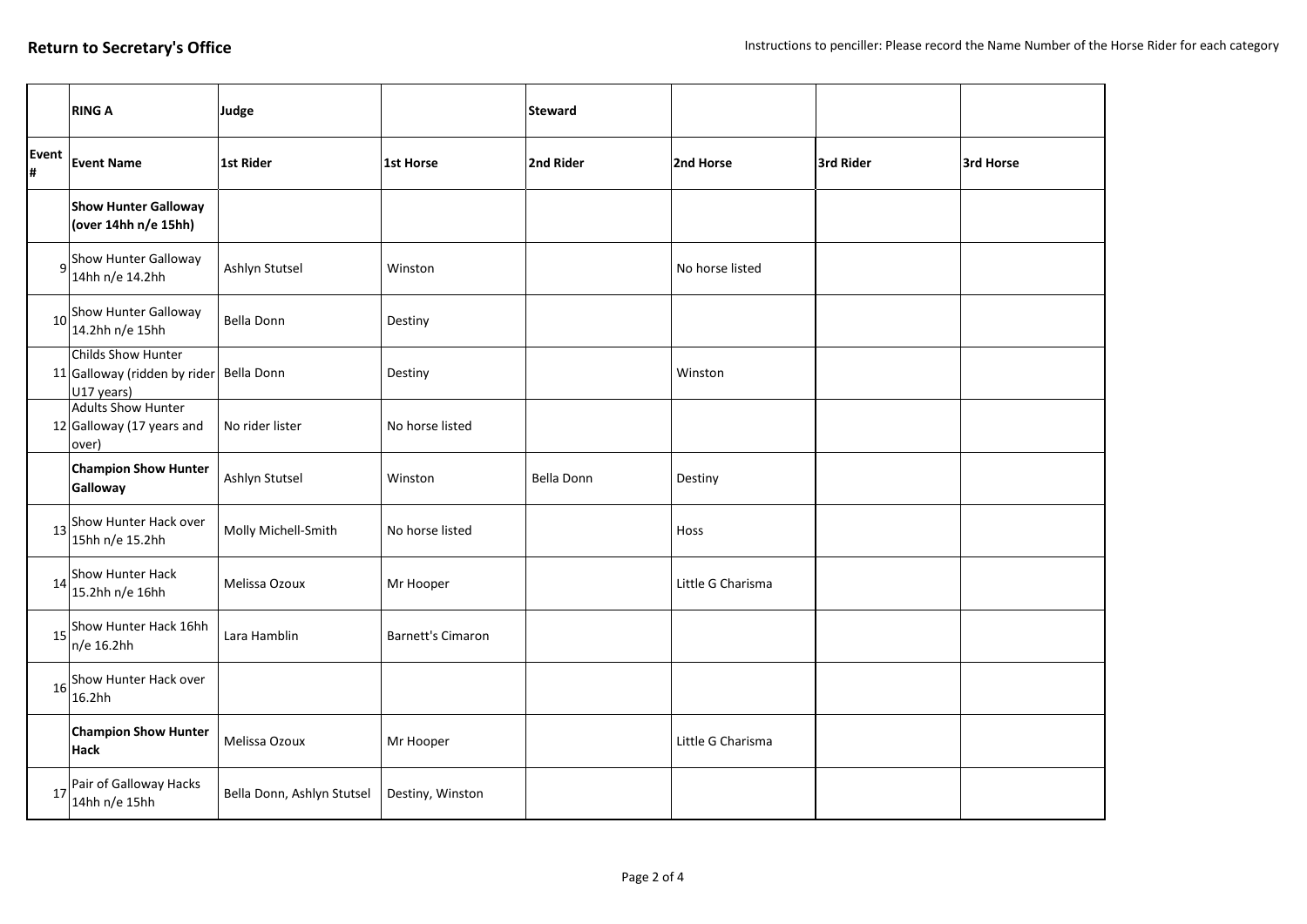|             | <b>RING A</b>                                                                    | Judge                |                          | <b>Steward</b> |                   |           |           |
|-------------|----------------------------------------------------------------------------------|----------------------|--------------------------|----------------|-------------------|-----------|-----------|
| Event<br>l# | <b>Event Name</b>                                                                | <b>1st Rider</b>     | <b>1st Horse</b>         | 2nd Rider      | 2nd Horse         | 3rd Rider | 3rd Horse |
|             | 18 Hack 15hh n/e 15.2hh                                                          | No rider lister      | No horse listed          |                | Jimmy             |           |           |
|             | 19 Hack 15.2hh n/e 16hh                                                          | Kerrie O'Neill       | Whispering Jack          |                |                   |           |           |
|             | 20 Hack 16hh n/e 16.2hh                                                          | Melissa Ozoux        | Mr Noodles               |                |                   |           |           |
|             | 21 Hack 16.2hh & over                                                            | Rosalie Hunt         | No horse listed          |                | Outlander         |           |           |
| 22          | Pleasure Hack 15hh &<br>over                                                     | Alex Hamblin         | Outlander                |                | Barnett's Cimaron |           | Jimmy     |
|             | Adults Hack 15hh & over<br>23 (Ridden by rider 17 years Alex Hamblin<br>or over) |                      | Outlander                |                | Barnett's Cimaron |           | Jimmy     |
|             | Childs Hack 15hh & over<br>$24$ (Ridden by rider U17<br>years)                   | Nellie Spencer       | Hoss                     |                | Typhoon Jake      |           |           |
| 25          | Educated Hack 15hh &<br>over                                                     | Alex Hamblin         | Outlander                |                | Little G Charisma |           |           |
|             | <b>Jim Gorrie Supreme</b><br><b>Champion Hack</b>                                | <b>Melissa Ozoux</b> | <b>Mr Hooper</b>         |                |                   |           |           |
|             | <b>Champion Hack</b>                                                             | Rosalie Hunt         | No horse listed          |                |                   |           |           |
|             | Reserve Champion Hack Kerrie O'Neill                                             |                      | Whispering Jack          |                |                   |           |           |
| 26          | <b>Station Hack (Galloways</b><br>eligible) single rein                          | Lara Hamblin         | <b>Barnett's Cimaron</b> | Mark Dawson    | Dusty             |           | Goldiva   |